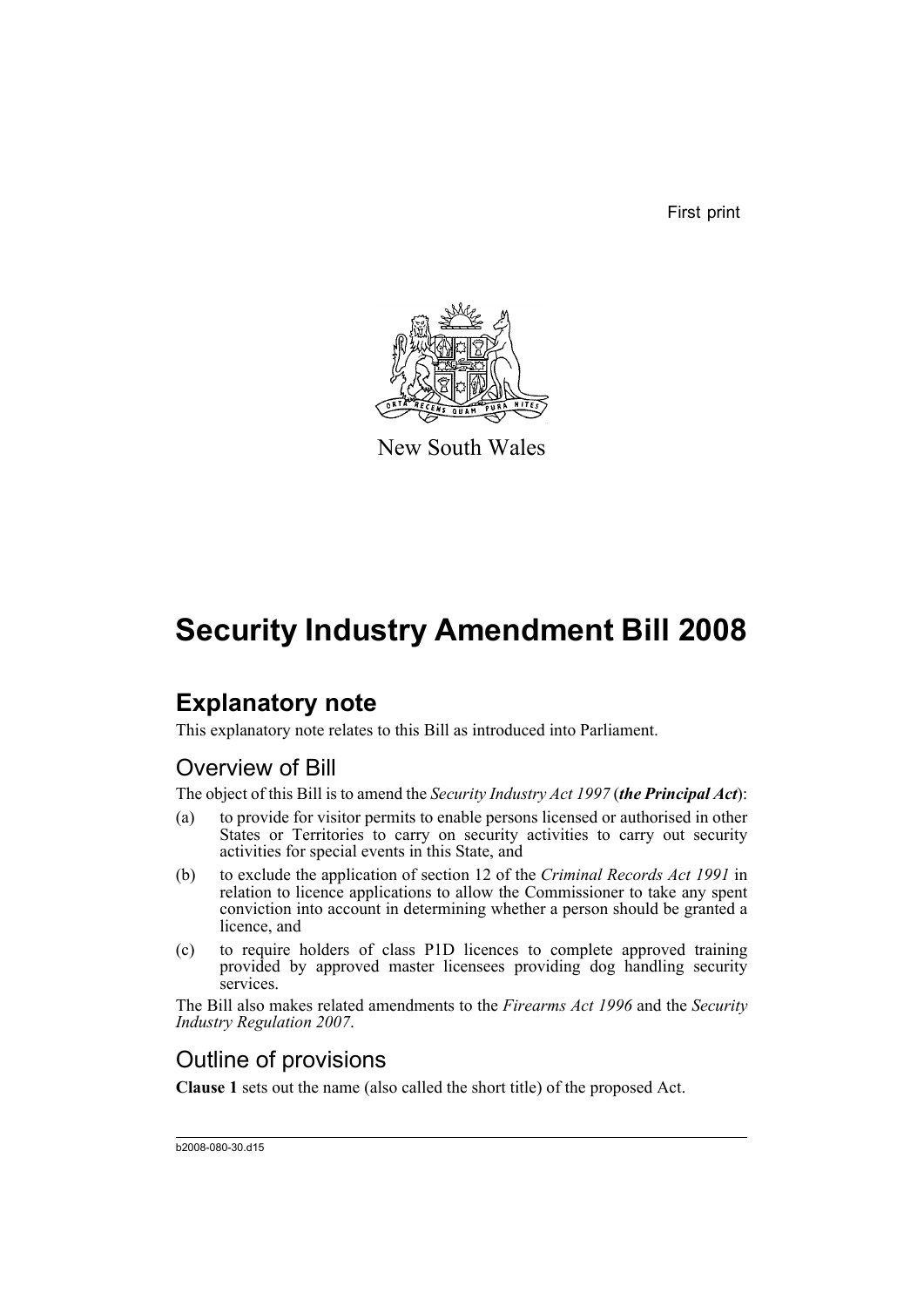Explanatory note

**Clause 2** provides for the commencement of the proposed Act on a day or days to be appointed by proclamation.

**Clause 3** is a formal provision that gives effect to the amendments to the *Security Industry Act 1997* set out in Schedule 1.

**Clause 4** is a formal provision that gives effect to the amendments to the *Firearms Act 1996* and *Security Industry Regulation 2007* set out in Schedule 2.

**Clause 5** provides for the repeal of the proposed Act after all the amendments made by the proposed Act have commenced. Once the amendments have commenced the proposed Act will be spent and section 30 of the *Interpretation Act 1987* provides that the repeal of an amending Act does not affect the amendments made by that Act.

### **Schedule 1 Amendment of Security Industry Act 1997**

**Schedule 1 [8]** inserts proposed Part 3A into the Principal Act to provide that a visitor permit authorises an interstate licensee to carry on security activities specified in the visitor permit during the period of a special event declared by the Commissioner. An interstate licensee must supply evidence that the licensee is authorised or licensed in another State or Territory to carry out the security activities specified in the visitor permit and any additional information required by the Commissioner. The Commissioner may refuse to grant a visitor permit where such evidence or information is not supplied to the Commissioner's satisfaction or if the Commissioner is satisfied that the applicant is not a fit and proper person or that the special event does not require provision of security activities of the kind specified in the application. Proposed section 39F makes it an offence for the holder of a visitor permit to contravene any condition of the visitor permit. **Schedule 1 [1]** inserts a definition of *visitor permit*. **Schedule 1 [2], [3], [6], [7] and [9]** make consequential amendments relating to the creation of visitor permits. **Schedule 1 [10]** inserts a regulation-making power in relation to visitor permits.

**Schedule 1 [4]** inserts proposed section 14 (6) into the Principal Act to exclude the application of section 12 of the *Criminal Records Act 1991* in relation to applications for licences under the Principal Act to allow the Commissioner to take any spent conviction into account in determining whether a person should be granted a licence.

**Schedule 1 [5]** inserts proposed section 23D into the Principal Act to require holders of class P1D licences to complete approved training by an approved master licensee providing dog handling security services.

**Schedule 1 [11]** enables the making of savings and transitional regulations consequential on the enactment of the proposed Act.

**Schedule 1 [12]** inserts savings and transitional provisions relating to the amendments made by Schedule  $1$  [4] and [5]. Holders of class P1D licences in force immediately before the commencement of proposed section 23D will be required to complete the relevant approved training within such period as the Commissioner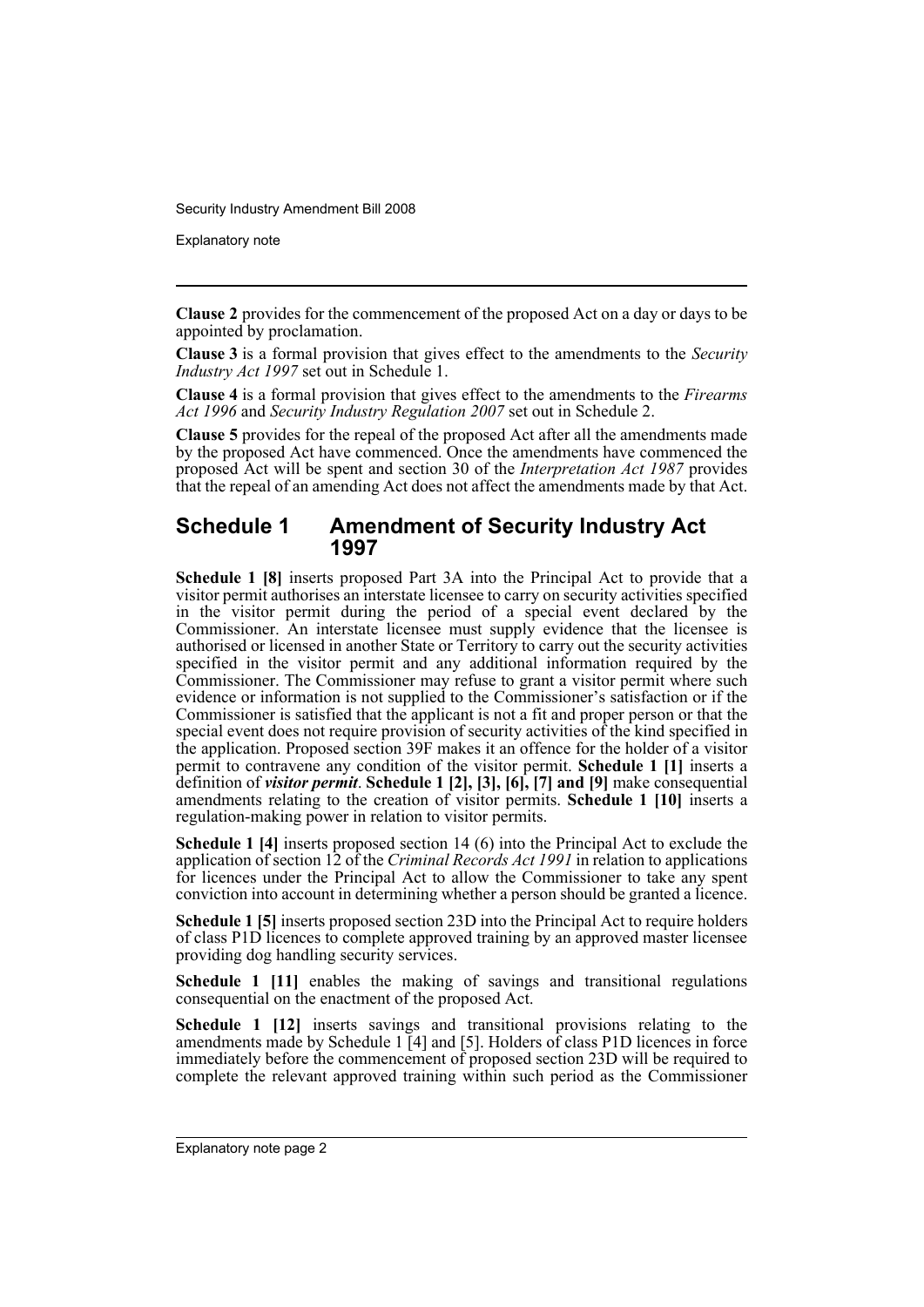Explanatory note

determines. The exclusion of the application of section 12 of the *Criminal Records Act 1991* will not apply to an application for a licence that was not finally determined before the commencement of proposed section 14 (6).

## **Schedule 2 Other amendments**

**Schedule 2.1** amends the *Firearms Act 1996* to apply the Commissioner's power to revoke a firearms licence to a visitor permit that authorises the licensee to carry out security activities of a kind authorised by a P1F licence and to extend the right for police officers to inspect storage of firearms held by security guard employers to holders of a visitor permit authorised under the Principal Act to carry out security activities of a kind authorised by a master licence.

**Schedule 2.2 [1]** amends the *Security Industry Regulation 2007* to exclude from obtaining a security licence those persons who have received a fine of \$500 or more, or a term of imprisonment, or both, for offences relating to prohibited plants or prohibited drugs within the meaning of the *Drug Misuse and Trafficking Act 1985* or prescribed restricted substances within the meaning of the *Poisons and Therapeutic Goods Regulation 2008*. **Schedule 2.2 [2]** prescribes the fee and the information and particulars that must accompany an application for a visitor permit. **Schedule 2.2 [3]** inserts a transitional provision relating to the proposed exclusion in Schedule 2.2 [1].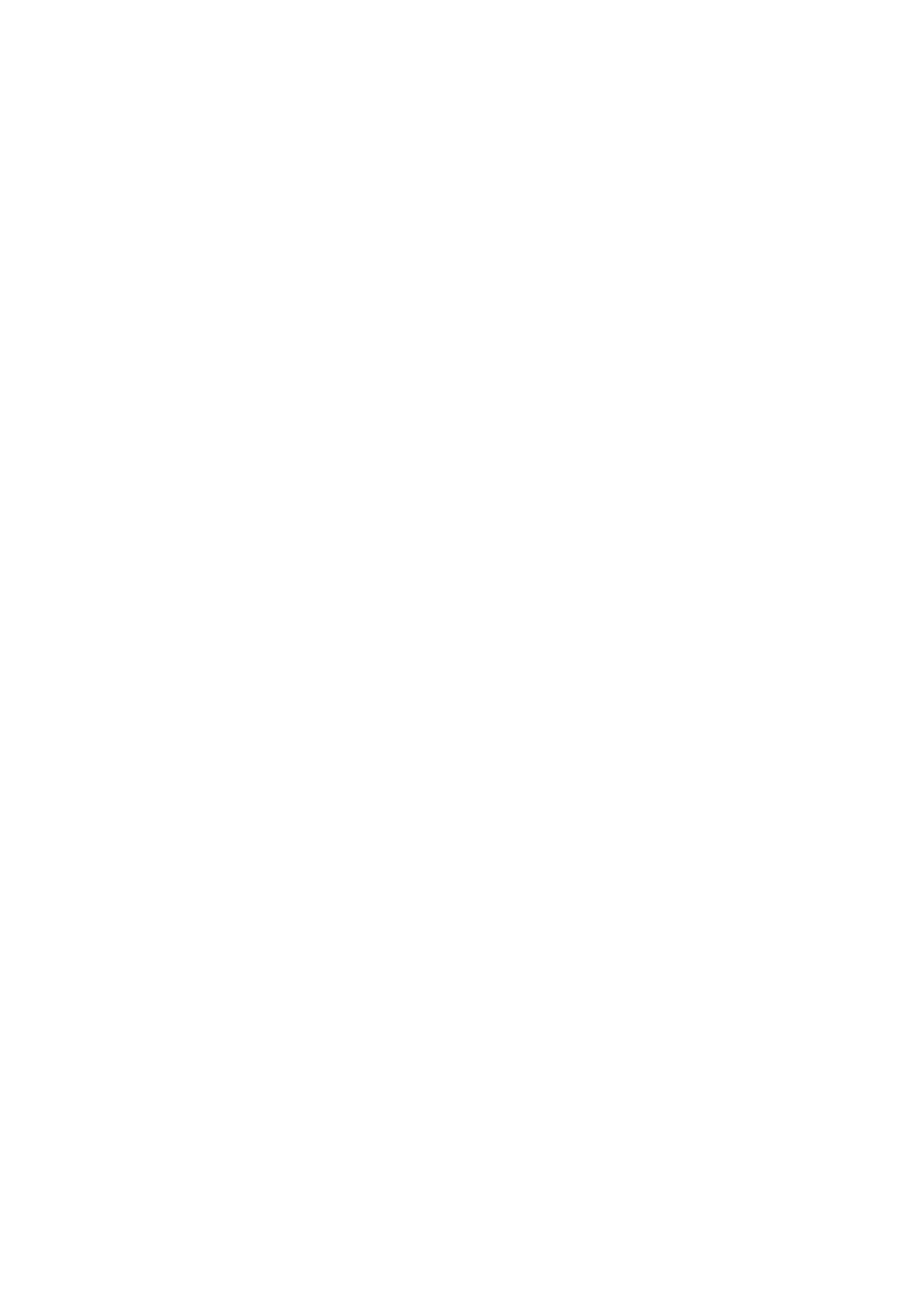First print



New South Wales

# **Security Industry Amendment Bill 2008**

# **Contents**

|   |                                                    | Page |
|---|----------------------------------------------------|------|
|   | Name of Act                                        |      |
| 2 | Commencement                                       |      |
| 3 | Amendment of Security Industry Act 1997 No 157     | 2    |
| 4 | Other amendments                                   |      |
| 5 | Repeal of Act                                      |      |
|   | Schedule 1 Amendment of Security Industry Act 1997 | 3    |
|   | Schedule 2 Other amendments                        |      |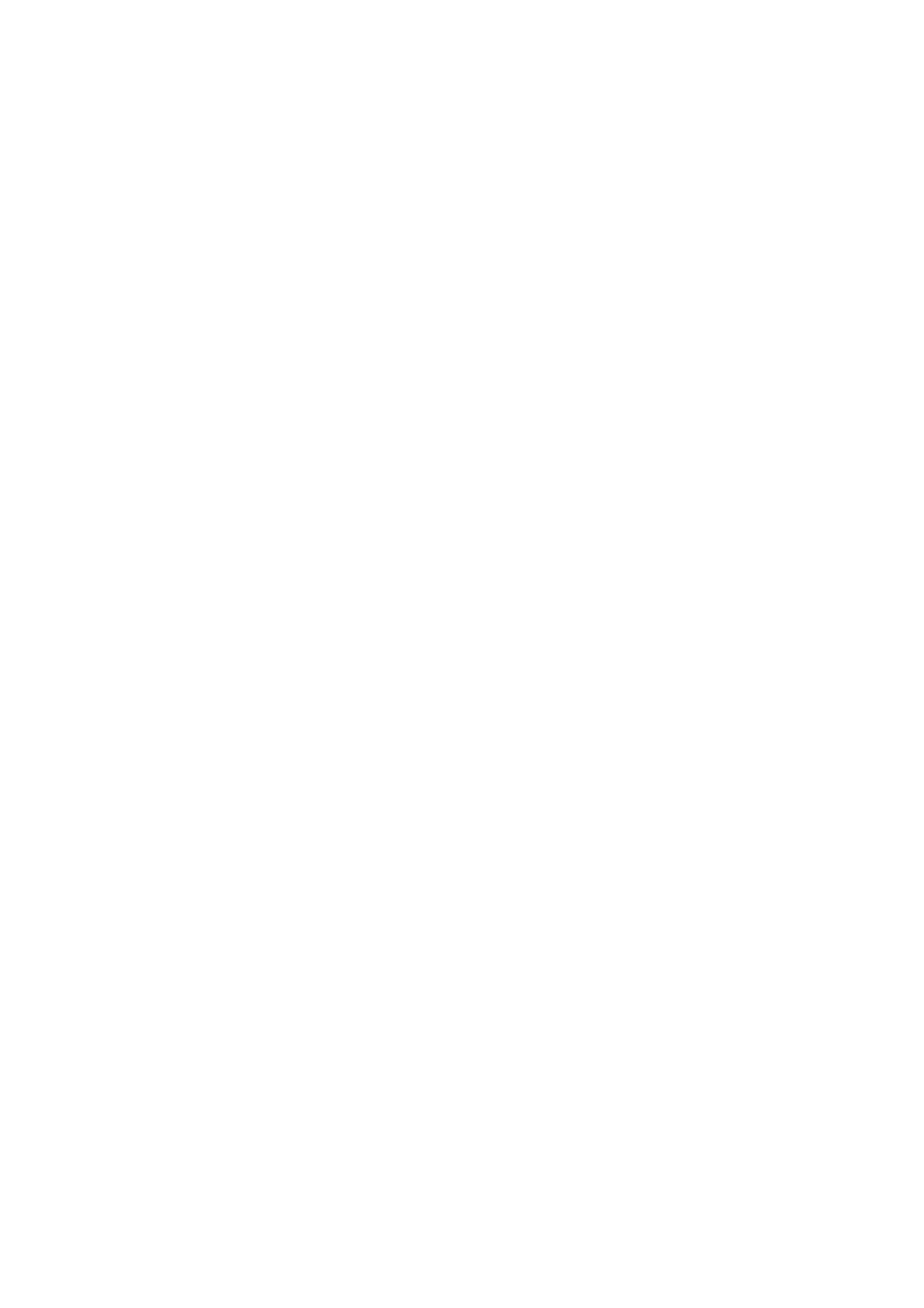

New South Wales

# **Security Industry Amendment Bill 2008**

No , 2008

### **A Bill for**

An Act to amend the *Security Industry Act 1997* to provide for visitor permits and to make further provision with respect to the regulation of persons in the security industry; and for other purposes.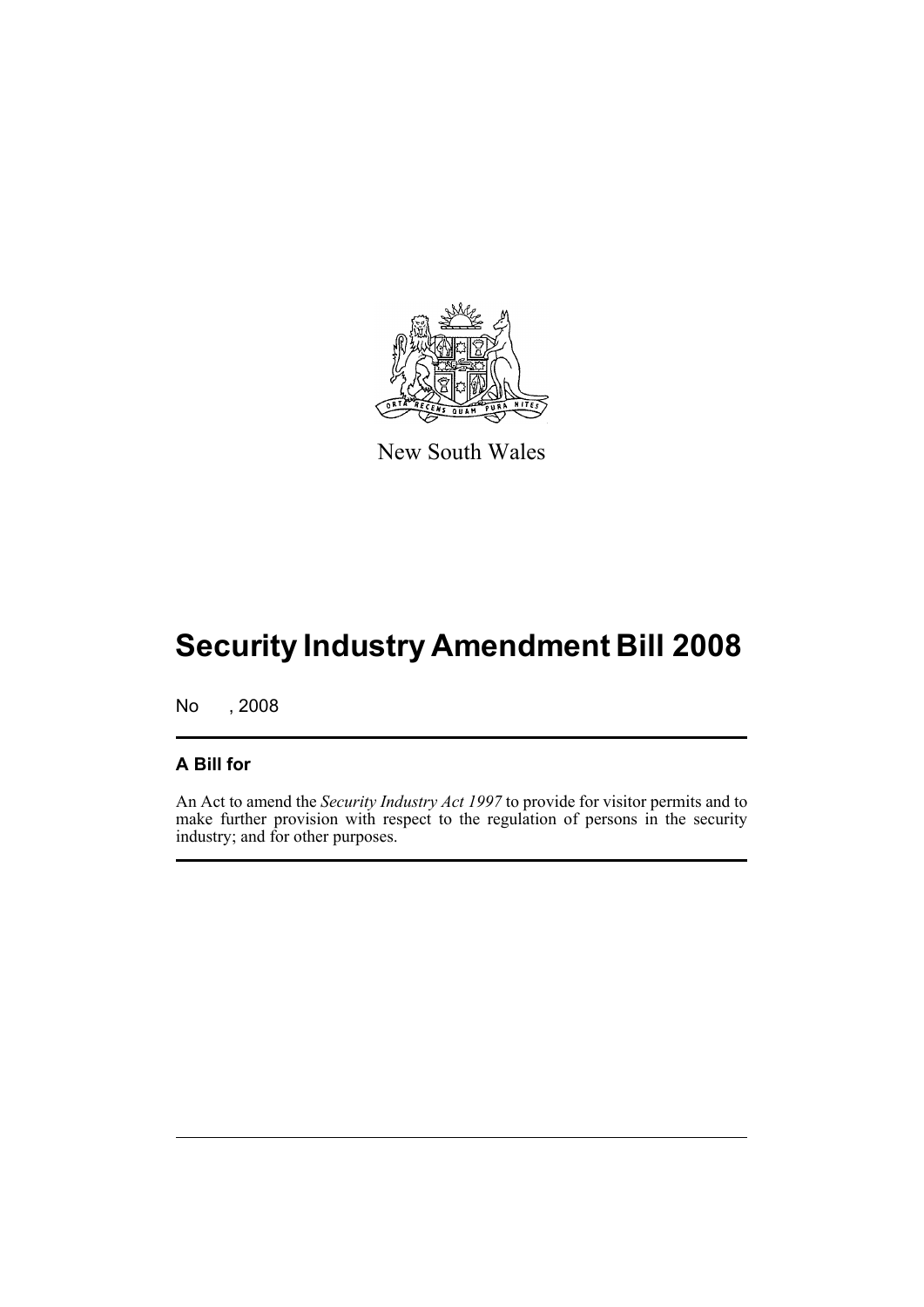<span id="page-7-4"></span><span id="page-7-3"></span><span id="page-7-2"></span><span id="page-7-1"></span><span id="page-7-0"></span>

|              |     | The Legislature of New South Wales enacts:                                                                                                                | 1                     |
|--------------|-----|-----------------------------------------------------------------------------------------------------------------------------------------------------------|-----------------------|
| 1            |     | <b>Name of Act</b>                                                                                                                                        | 2                     |
|              |     | This Act is the Security Industry Amendment Act 2008.                                                                                                     | 3                     |
| $\mathbf{2}$ |     | Commencement                                                                                                                                              | $\overline{4}$        |
|              |     | This Act commences on a day or days to be appointed by proclamation.                                                                                      | 5                     |
| 3            |     | Amendment of Security Industry Act 1997 No 157                                                                                                            | 6                     |
|              |     | The Security Industry Act 1997 is amended as set out in Schedule 1.                                                                                       | $\overline{7}$        |
| 4            |     | <b>Other amendments</b>                                                                                                                                   | 8                     |
|              |     | The Act and regulation specified in Schedule 2 are amended as set out<br>in that Schedule.                                                                | 9<br>10               |
| 5            |     | <b>Repeal of Act</b>                                                                                                                                      | 11                    |
|              | (1) | This Act is repealed on the day following the day on which all of the<br>provisions of this Act have commenced.                                           | 12 <sup>2</sup><br>13 |
|              | (2) | The repeal of this Act does not, because of the operation of section 30<br>of the <i>Interpretation Act 1987</i> , affect any amendment made by this Act. | 14<br>15              |
|              |     |                                                                                                                                                           |                       |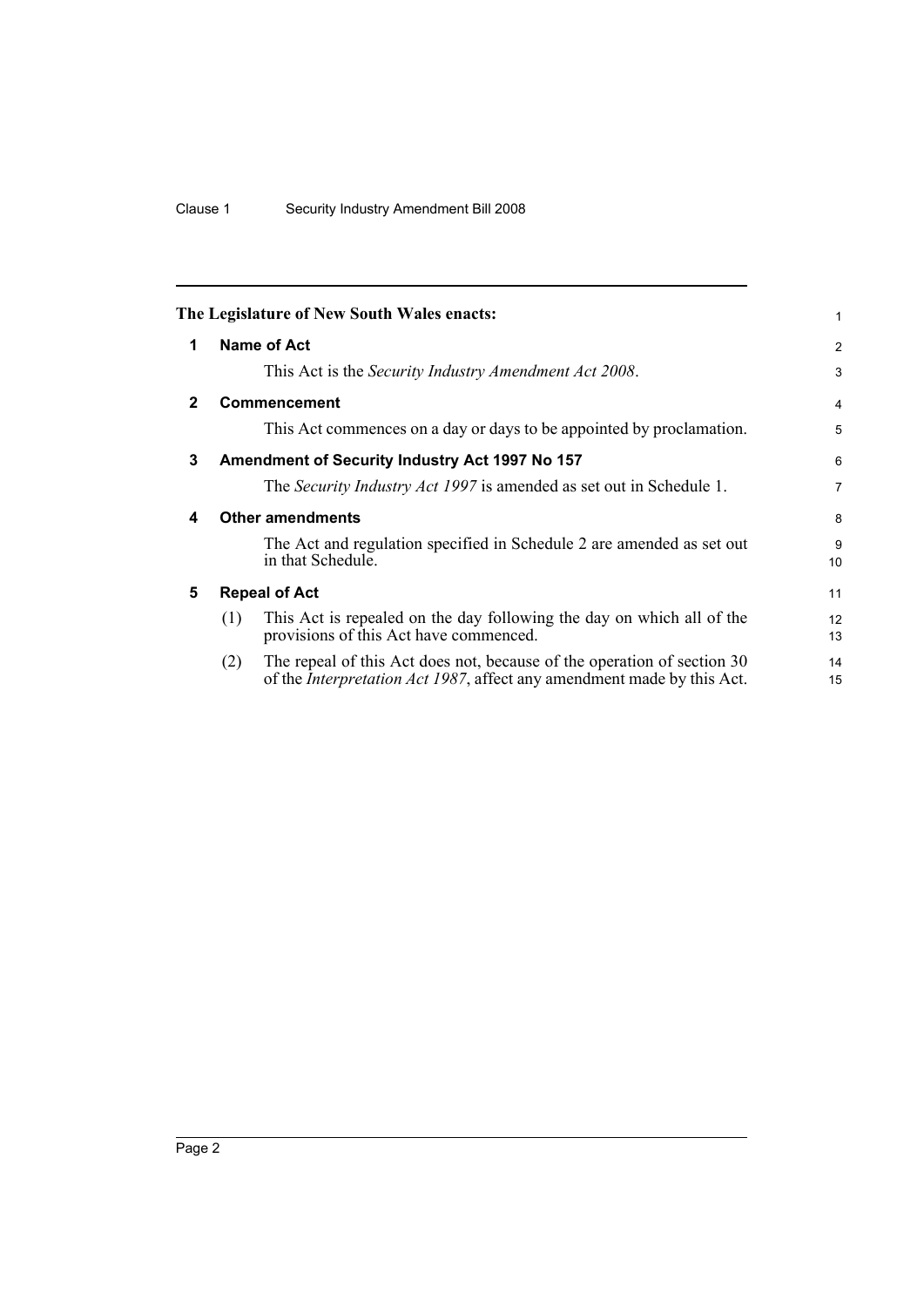Amendment of Security Industry Act 1997 **Schedule 1** Schedule 1

<span id="page-8-0"></span>

|     |     | <b>Amendment of Security Industry Act</b><br>1997                                                                                                                           | $\mathbf{1}$<br>$\overline{2}$                                                                                                                                                                                                                                                                                                                                                                                                                                                                                                                                                                                                                                                                                                                                                                                                                                                                                                                                                                                                                                                 |
|-----|-----|-----------------------------------------------------------------------------------------------------------------------------------------------------------------------------|--------------------------------------------------------------------------------------------------------------------------------------------------------------------------------------------------------------------------------------------------------------------------------------------------------------------------------------------------------------------------------------------------------------------------------------------------------------------------------------------------------------------------------------------------------------------------------------------------------------------------------------------------------------------------------------------------------------------------------------------------------------------------------------------------------------------------------------------------------------------------------------------------------------------------------------------------------------------------------------------------------------------------------------------------------------------------------|
|     |     | (Section 3)                                                                                                                                                                 | 3                                                                                                                                                                                                                                                                                                                                                                                                                                                                                                                                                                                                                                                                                                                                                                                                                                                                                                                                                                                                                                                                              |
|     |     |                                                                                                                                                                             | 4                                                                                                                                                                                                                                                                                                                                                                                                                                                                                                                                                                                                                                                                                                                                                                                                                                                                                                                                                                                                                                                                              |
|     |     |                                                                                                                                                                             | 5                                                                                                                                                                                                                                                                                                                                                                                                                                                                                                                                                                                                                                                                                                                                                                                                                                                                                                                                                                                                                                                                              |
|     |     | visitor permit means a visitor permit in force under this Act.                                                                                                              | 6                                                                                                                                                                                                                                                                                                                                                                                                                                                                                                                                                                                                                                                                                                                                                                                                                                                                                                                                                                                                                                                                              |
|     |     |                                                                                                                                                                             | 7                                                                                                                                                                                                                                                                                                                                                                                                                                                                                                                                                                                                                                                                                                                                                                                                                                                                                                                                                                                                                                                                              |
|     |     |                                                                                                                                                                             | 8                                                                                                                                                                                                                                                                                                                                                                                                                                                                                                                                                                                                                                                                                                                                                                                                                                                                                                                                                                                                                                                                              |
|     | (3) | The holder of a visitor permit does not commit an offence under<br>this section while acting under and in accordance with the<br>authority conferred by the visitor permit. | 9<br>10<br>11                                                                                                                                                                                                                                                                                                                                                                                                                                                                                                                                                                                                                                                                                                                                                                                                                                                                                                                                                                                                                                                                  |
|     |     |                                                                                                                                                                             | 12                                                                                                                                                                                                                                                                                                                                                                                                                                                                                                                                                                                                                                                                                                                                                                                                                                                                                                                                                                                                                                                                             |
|     |     |                                                                                                                                                                             | 13                                                                                                                                                                                                                                                                                                                                                                                                                                                                                                                                                                                                                                                                                                                                                                                                                                                                                                                                                                                                                                                                             |
|     |     |                                                                                                                                                                             | 14<br>15                                                                                                                                                                                                                                                                                                                                                                                                                                                                                                                                                                                                                                                                                                                                                                                                                                                                                                                                                                                                                                                                       |
|     |     |                                                                                                                                                                             |                                                                                                                                                                                                                                                                                                                                                                                                                                                                                                                                                                                                                                                                                                                                                                                                                                                                                                                                                                                                                                                                                |
|     |     |                                                                                                                                                                             | 16                                                                                                                                                                                                                                                                                                                                                                                                                                                                                                                                                                                                                                                                                                                                                                                                                                                                                                                                                                                                                                                                             |
|     |     |                                                                                                                                                                             | 17                                                                                                                                                                                                                                                                                                                                                                                                                                                                                                                                                                                                                                                                                                                                                                                                                                                                                                                                                                                                                                                                             |
|     |     | relation to an application for a licence.                                                                                                                                   | 18<br>19                                                                                                                                                                                                                                                                                                                                                                                                                                                                                                                                                                                                                                                                                                                                                                                                                                                                                                                                                                                                                                                                       |
|     |     |                                                                                                                                                                             | 20                                                                                                                                                                                                                                                                                                                                                                                                                                                                                                                                                                                                                                                                                                                                                                                                                                                                                                                                                                                                                                                                             |
|     |     |                                                                                                                                                                             | 21                                                                                                                                                                                                                                                                                                                                                                                                                                                                                                                                                                                                                                                                                                                                                                                                                                                                                                                                                                                                                                                                             |
| 23D |     |                                                                                                                                                                             | 22                                                                                                                                                                                                                                                                                                                                                                                                                                                                                                                                                                                                                                                                                                                                                                                                                                                                                                                                                                                                                                                                             |
|     | (1) | It is a condition of every master licence that the master licensee                                                                                                          | 23                                                                                                                                                                                                                                                                                                                                                                                                                                                                                                                                                                                                                                                                                                                                                                                                                                                                                                                                                                                                                                                                             |
|     |     |                                                                                                                                                                             | 24                                                                                                                                                                                                                                                                                                                                                                                                                                                                                                                                                                                                                                                                                                                                                                                                                                                                                                                                                                                                                                                                             |
|     |     | services.                                                                                                                                                                   | 25<br>26                                                                                                                                                                                                                                                                                                                                                                                                                                                                                                                                                                                                                                                                                                                                                                                                                                                                                                                                                                                                                                                                       |
|     | (2) | It is a condition of every class P1D licence that the licensee must,                                                                                                        | 27                                                                                                                                                                                                                                                                                                                                                                                                                                                                                                                                                                                                                                                                                                                                                                                                                                                                                                                                                                                                                                                                             |
|     |     | before carrying on any security activity authorised by the licence,                                                                                                         | 28                                                                                                                                                                                                                                                                                                                                                                                                                                                                                                                                                                                                                                                                                                                                                                                                                                                                                                                                                                                                                                                                             |
|     |     |                                                                                                                                                                             | 29<br>30                                                                                                                                                                                                                                                                                                                                                                                                                                                                                                                                                                                                                                                                                                                                                                                                                                                                                                                                                                                                                                                                       |
|     |     | dog handling security services).                                                                                                                                            | 31                                                                                                                                                                                                                                                                                                                                                                                                                                                                                                                                                                                                                                                                                                                                                                                                                                                                                                                                                                                                                                                                             |
|     | (3) | The Commissioner must revoke a class P1D licence if the                                                                                                                     | 32                                                                                                                                                                                                                                                                                                                                                                                                                                                                                                                                                                                                                                                                                                                                                                                                                                                                                                                                                                                                                                                                             |
|     |     |                                                                                                                                                                             | 33<br>34                                                                                                                                                                                                                                                                                                                                                                                                                                                                                                                                                                                                                                                                                                                                                                                                                                                                                                                                                                                                                                                                       |
|     |     | <b>Schedule 1</b><br>(6)                                                                                                                                                    | <b>Section 3 Definitions</b><br>Insert in alphabetical order in section $3(1)$ :<br>Section 7 Offence of carrying on unauthorised security activities<br>Insert at the end of the section:<br><b>Section 10 Master licences</b><br>Insert "or is a corporation holding a visitor permit authorising its holder to<br>carry on security activities of a kind authorised by a master licence" after "a<br>master licence" in section 10(3).<br><b>Section 14 Application for licence</b><br>Insert after section $14(5)$ :<br>Section 12 of the Criminal Records Act 1991 does not apply in<br><b>Section 23D</b><br>Insert after section 23C:<br>Special conditions-dog handling security services<br>must not employ any person to provide dog handling security<br>services unless the master licensee is approved to provide such<br>successfully complete approved training provided by the<br>licensee's employer (being a master licensee approved to provide<br>Commissioner is satisfied that the licensee has failed to comply<br>with a condition under this section. |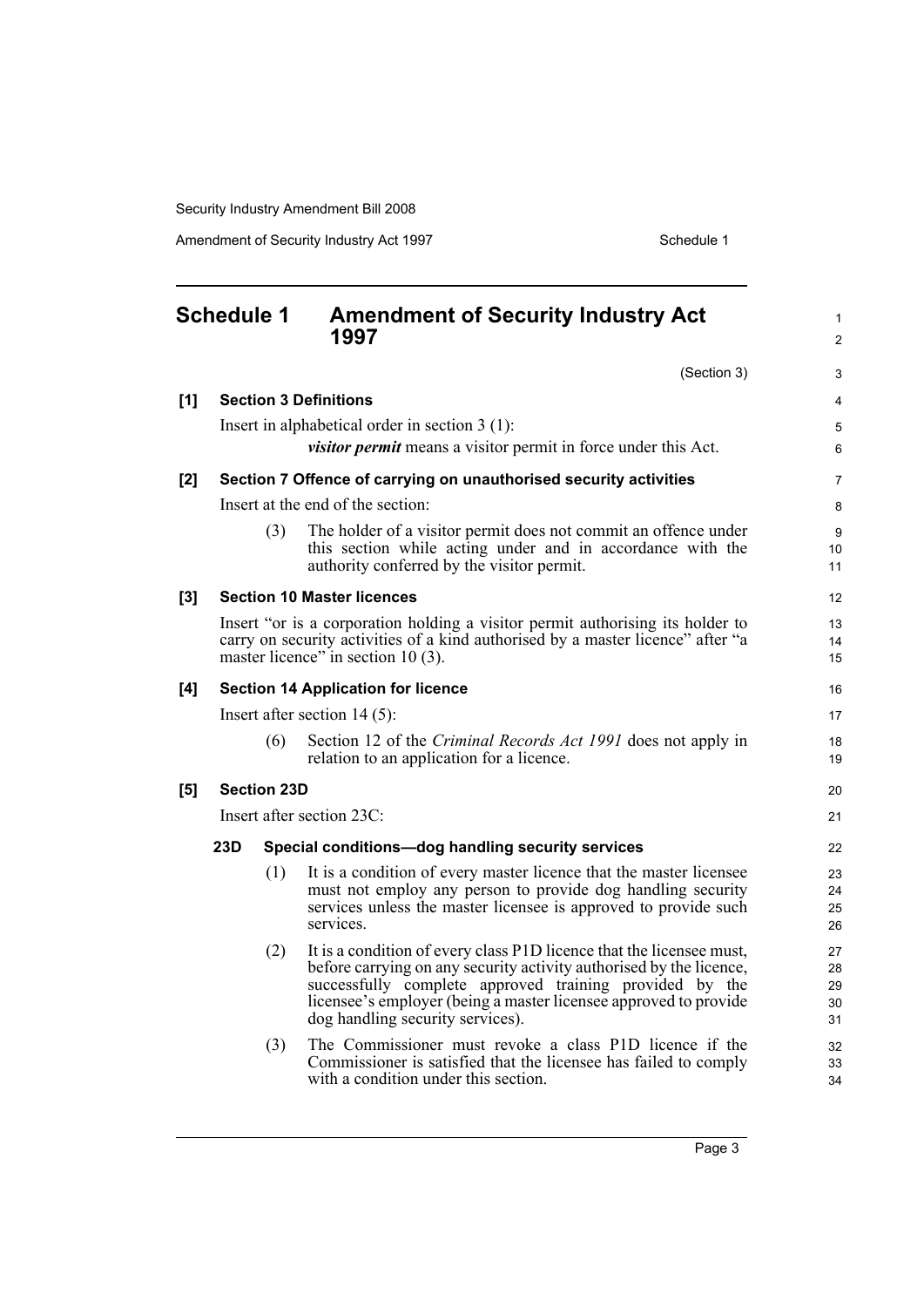#### **[6] Section 29B Certain licensees must be employed by other licensees or visitor permit holders**

Insert "or the holder of a visitor permit authorising the holder to carry out security activities of a kind authorised by a master licence" after "master licensee" in section 29B (1) (a).

#### **[7] Section 29B (2)**

Insert "or the holder of a visitor permit authorising the holder to carry out security activities of a kind authorised by a master licence" after "master licensee" in section 29B (2).

#### **[8] Part 3A**

Insert after Part 3:

### **Part 3A Visitor permits**

#### **39C Special events**

- (1) The Commissioner may, by order published in the Gazette or on the website maintained by the Security Industry Registry within the NSW Police Force (or both), declare any event or class of events that the Commissioner considers to be of regional, State or national significance to be a special event for the purposes of this Part.
- (2) For the purposes of this section, the period of a special event includes such periods immediately before or after a special event as the Commissioner considers necessary.

#### **39D Visitor permits**

- (1) A person may apply to the Commissioner for the grant of a visitor permit to carry on one or more kinds of security activity specified in the application during the period of one or more special events so specified.
- (2) The application must be in the approved form and be accompanied by the fee, and information and particulars, prescribed by the regulations.
- (3) The applicant must supply evidence to the Commissioner's satisfaction of the following requirements (referred to in this Part as the *visitor permit eligibility requirements*):
	- (a) if the applicant is an individual—that the applicant:
		- (i) is ordinarily resident in another State or Territory, and

10 11

12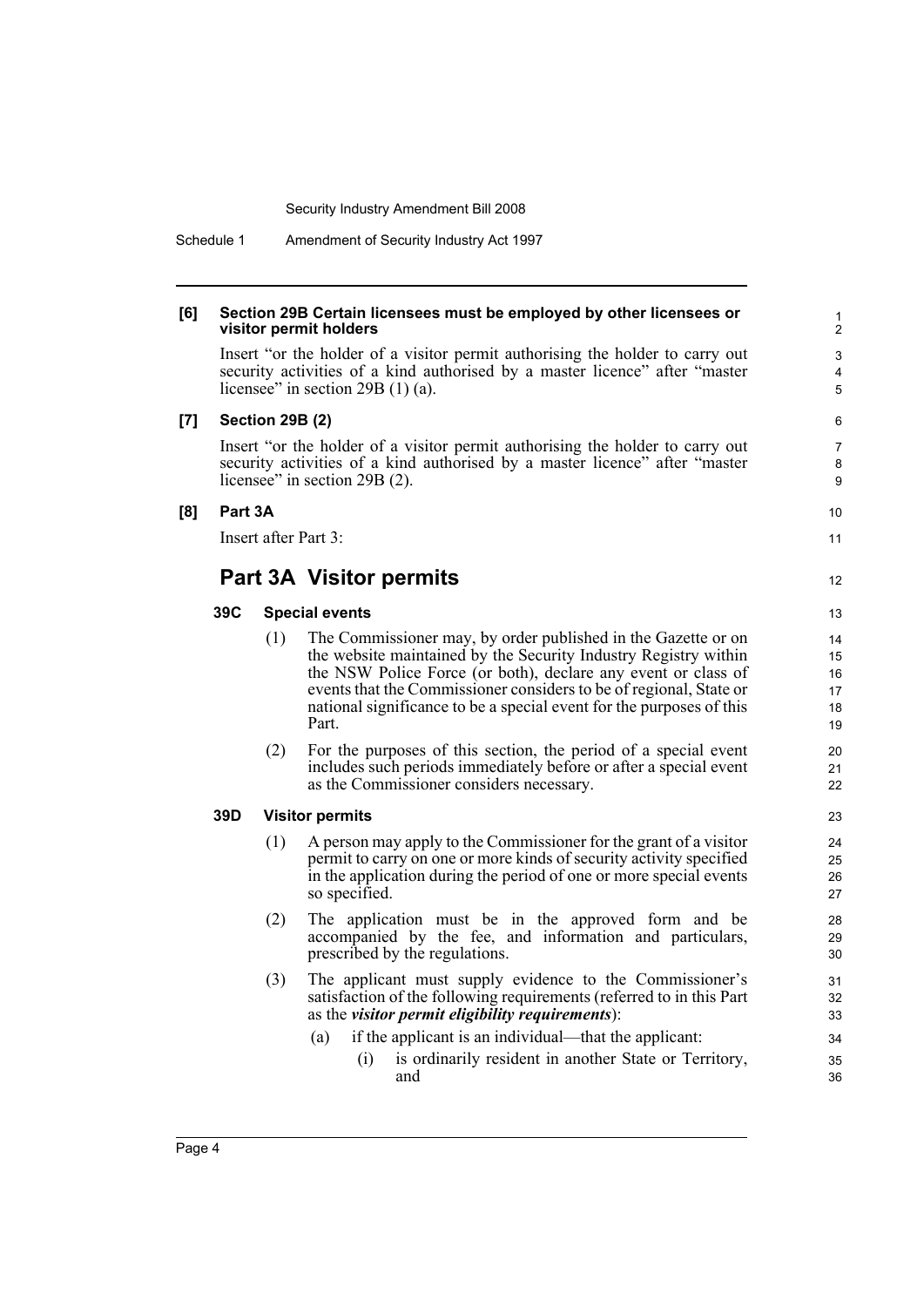Amendment of Security Industry Act 1997 **Schedule 1** Schedule 1

|     |     |     | (ii)                 | is licensed or otherwise authorised in that State or<br>Territory to carry on the activity or activities of the<br>kind proposed to be authorised by the visitor permit,                                                                      | $\mathbf{1}$<br>$\overline{2}$<br>3 |
|-----|-----|-----|----------------------|-----------------------------------------------------------------------------------------------------------------------------------------------------------------------------------------------------------------------------------------------|-------------------------------------|
|     |     | (b) |                      | if the applicant is a corporation—that:                                                                                                                                                                                                       | 4                                   |
|     |     |     | (i)                  | the applicant's registered office and, if the address<br>of that office is not the address of its principal place<br>of business, its principal place of business is in<br>another State or Territory, and                                    | $\mathbf 5$<br>6<br>7<br>8          |
|     |     |     | (ii)                 | the applicant is licensed or otherwise authorised in<br>that State or Territory to carry on the activity or<br>activities of the kind proposed to be authorised by<br>the visitor permit.                                                     | 9<br>10<br>11<br>12                 |
|     | (4) |     |                      | The Commissioner may require the applicant to verify any<br>relevant information by a statutory declaration or to provide<br>proof of identity (or both) and may require the applicant to<br>provide additional information or particulars.   | 13<br>14<br>15<br>16                |
|     | (5) |     |                      | The Commissioner may carry out all such investigations and<br>enquiries as the Commissioner considers necessary to enable the<br>Commissioner to consider the application properly.                                                           | 17<br>18<br>19                      |
|     | (6) |     | to the applicant.    | Without limiting subsection (5), the Commissioner may have<br>regard to any criminal intelligence report or other criminal<br>information held (whether in this State or elsewhere) in relation                                               | 20<br>21<br>22<br>23                |
|     | (7) |     |                      | Section 12 of the Criminal Records Act 1991 does not apply in<br>relation to an application for a visitor permit.                                                                                                                             | 24<br>25                            |
| 39E |     |     |                      | Grant and authority conferred by visitor permit                                                                                                                                                                                               | 26                                  |
|     | (1) |     | visitor permit:      | The Commissioner may, after considering an application for a                                                                                                                                                                                  | 27<br>28                            |
|     |     | (a) |                      | grant the permit, or                                                                                                                                                                                                                          | 29                                  |
|     |     | (b) |                      | refuse to grant the permit.                                                                                                                                                                                                                   | 30                                  |
|     | (2) |     |                      | The Commissioner may refuse to grant a visitor permit if:                                                                                                                                                                                     | 31                                  |
|     |     | (a) | the<br><sub>or</sub> | applicant fails to<br>supply<br>evidence to<br>the<br>Commissioner's satisfaction that the applicant satisfies the<br>visitor permit eligibility requirements or any additional<br>information or particulars required under section 39D (4), | 32<br>33<br>34<br>35<br>36          |
|     |     | (b) |                      | the Commissioner is satisfied that the applicant is not a fit<br>and proper person to hold a visitor permit, or                                                                                                                               | 37<br>38                            |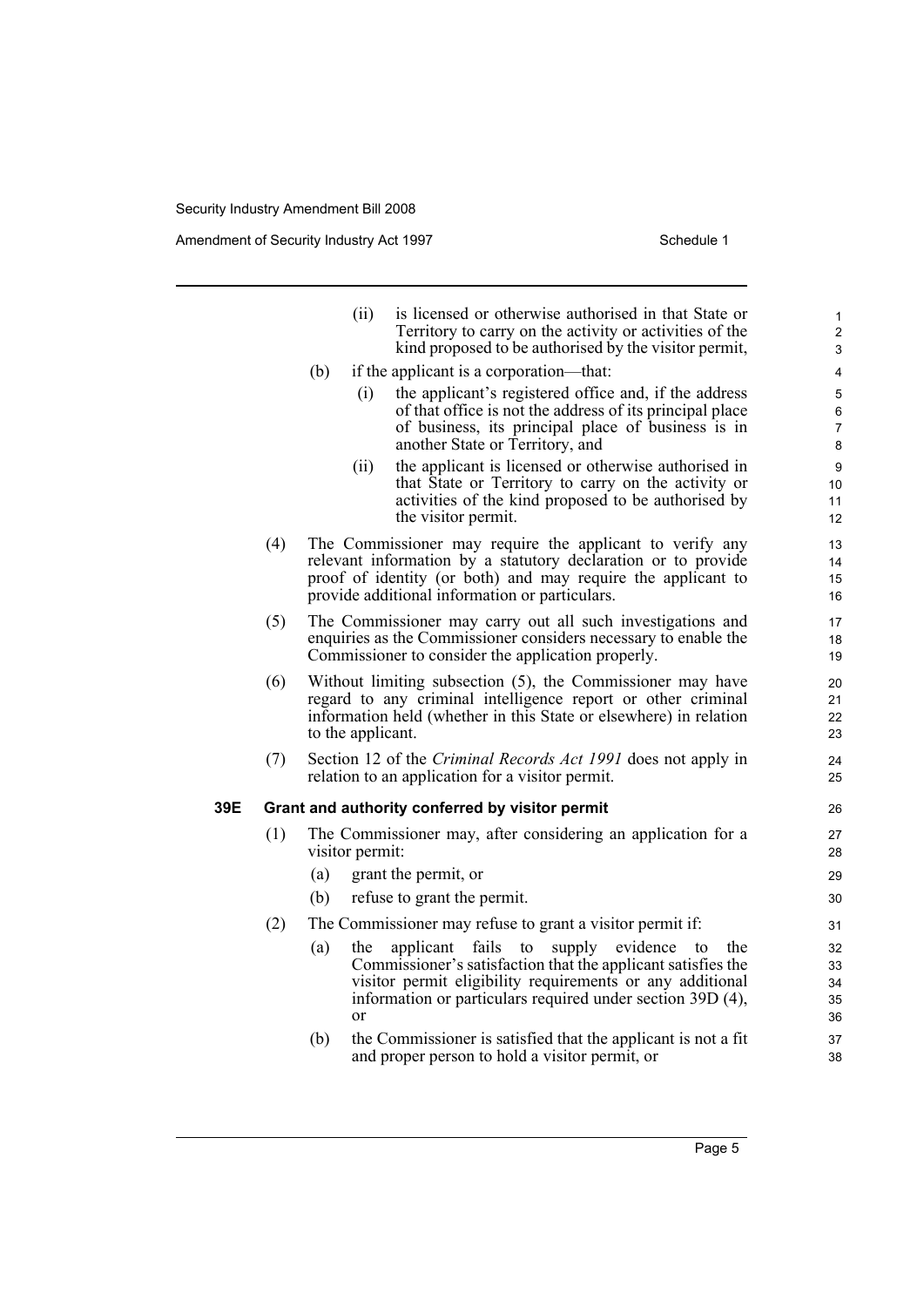|     |                                                                                                | (c) | the Commissioner considers that the special event to which<br>the application relates does not warrant or require<br>provision of security activities of the kind specified in the<br>application. | 1<br>$\overline{2}$<br>3<br>4 |  |
|-----|------------------------------------------------------------------------------------------------|-----|----------------------------------------------------------------------------------------------------------------------------------------------------------------------------------------------------|-------------------------------|--|
|     | (3)                                                                                            |     | A visitor permit is to be in a form approved by the Commissioner.                                                                                                                                  | 5                             |  |
|     | (4)                                                                                            |     | A visitor permit authorises the holder of the permit to carry on<br>each kind of security activity specified in the permit during the<br>period of each special event specified in the permit.     | 6<br>7<br>8                   |  |
|     | (5)                                                                                            |     | A visitor permit is subject:                                                                                                                                                                       | 9                             |  |
|     |                                                                                                | (a) | to such conditions<br>as may be imposed by the<br>Commissioner (whether at the time the permit is granted or<br>at any later time), and                                                            | 10<br>11<br>12                |  |
|     |                                                                                                | (b) | to such other conditions as are imposed by this Act or<br>prescribed by the regulations.                                                                                                           | 13<br>14                      |  |
| 39F |                                                                                                |     | <b>Contravention of visitor permit conditions</b>                                                                                                                                                  | 15                            |  |
|     |                                                                                                |     | A holder of a visitor permit must not contravene any condition of<br>the visitor permit.                                                                                                           | 16<br>17                      |  |
|     |                                                                                                |     | Maximum penalty:                                                                                                                                                                                   | 18                            |  |
|     |                                                                                                | (a) | in the case of a corporation—200 penalty units, or                                                                                                                                                 | 19                            |  |
|     |                                                                                                | (b) | in the case of an individual—100 penalty units or<br>imprisonment for 6 months, or both.                                                                                                           | 20<br>21                      |  |
| 39G |                                                                                                |     | <b>Revocation of visitor permit</b>                                                                                                                                                                | 22                            |  |
|     |                                                                                                |     | The Commissioner may revoke a visitor permit:                                                                                                                                                      | 23                            |  |
|     |                                                                                                | (a) | if the permit was granted on the basis of false or<br>misleading information, or                                                                                                                   | 24<br>25                      |  |
|     |                                                                                                | (b) | if the holder of the permit contravenes a condition of the<br>permit, or                                                                                                                           | 26<br>27                      |  |
|     |                                                                                                | (c) | if the holder of the permit ceases to satisfy the visitor<br>permit eligibility requirements, or                                                                                                   | 28<br>29                      |  |
|     |                                                                                                | (d) | for any other reason prescribed by the regulations.                                                                                                                                                | 30                            |  |
| 39H |                                                                                                |     | Visitor permit to be produced on demand                                                                                                                                                            | 31                            |  |
|     | The holder of a visitor permit must produce the visitor permit for<br>inspection on demand by: |     |                                                                                                                                                                                                    |                               |  |
|     |                                                                                                | (a) | a police officer or any other member of the NSW Police<br>Force, or                                                                                                                                | 34<br>35                      |  |
|     |                                                                                                |     |                                                                                                                                                                                                    |                               |  |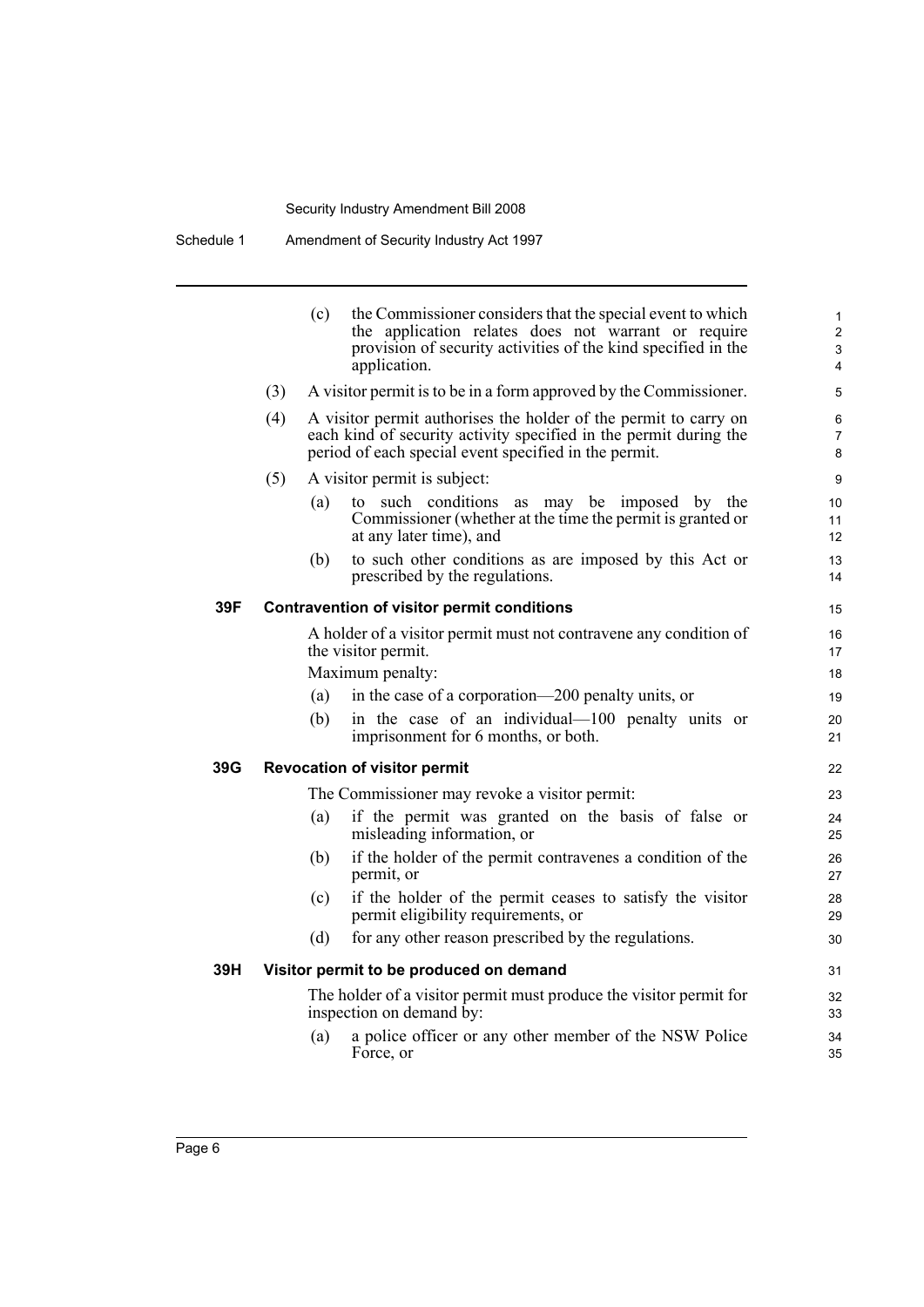Amendment of Security Industry Act 1997 **Schedule 1** Schedule 1

|        |        |     | (b)<br>any person with whom the holder has dealings when<br>carrying on a security activity.                                         | $\mathbf{1}$<br>$\overline{2}$ |
|--------|--------|-----|--------------------------------------------------------------------------------------------------------------------------------------|--------------------------------|
|        |        |     | Maximum penalty: 50 penalty units.                                                                                                   | $\mathfrak{S}$                 |
| [9]    |        |     | Section 41 Payment of fees charged by unauthorised persons                                                                           | 4                              |
|        |        |     | Insert "or visitor permit" after "licence" in section 41 (1).                                                                        | 5                              |
| $[10]$ |        |     | <b>Section 48 Regulations</b>                                                                                                        | 6                              |
|        |        |     | Insert after section 48 $(2)$ (i):                                                                                                   | 7                              |
|        |        |     | (i)<br>any matter relating to visitor permits.                                                                                       | 8                              |
| $[11]$ |        |     | <b>Schedule 2 Savings and transitional provisions</b>                                                                                | 9                              |
|        |        |     | Insert at the end of clause $1(1)$ :                                                                                                 | 10                             |
|        |        |     | Security Industry Amendment Act 2008                                                                                                 | 11                             |
| $[12]$ |        |     | Schedule 2, Part 5                                                                                                                   | 12                             |
|        |        |     | Insert after clause 16 of Schedule 2:                                                                                                | 13                             |
|        | Part 5 |     | Provisions consequent on enactment of                                                                                                | 14                             |
|        |        |     | <b>Security Industry Amendment Act 2008</b>                                                                                          | 15                             |
|        | 17     |     | <b>Definition</b>                                                                                                                    | 16                             |
|        |        |     | In this Part, <b>amending Act</b> means the Security Industry                                                                        | 17                             |
|        |        |     | Amendment Act 2008.                                                                                                                  | 18                             |
|        | 18     |     | <b>Special condition-class P1D licences</b>                                                                                          | 19                             |
|        |        | (1) | Section 23D (2), as inserted by the amending Act, extends to a                                                                       | 20                             |
|        |        |     | licence in force immediately before the commencement of the<br>insertion as if it required the licensee to successfully complete the | 21<br>22                       |
|        |        |     | approved training referred to in that section within such period                                                                     | 23                             |
|        |        |     | after the commencement as is determined by the Commissioner                                                                          | 24                             |
|        |        |     | and notified to the licensee.                                                                                                        | 25                             |
|        |        | (2) | Section 23D (3) does not operate to require the Commissioner to                                                                      | 26                             |
|        |        |     | revoke a licence referred to in subclause (1) unless the licensee                                                                    | 27                             |
|        |        |     | fails to successfully complete the approved training within the<br>period determined by the Commissioner.                            | 28<br>29                       |
|        |        |     |                                                                                                                                      |                                |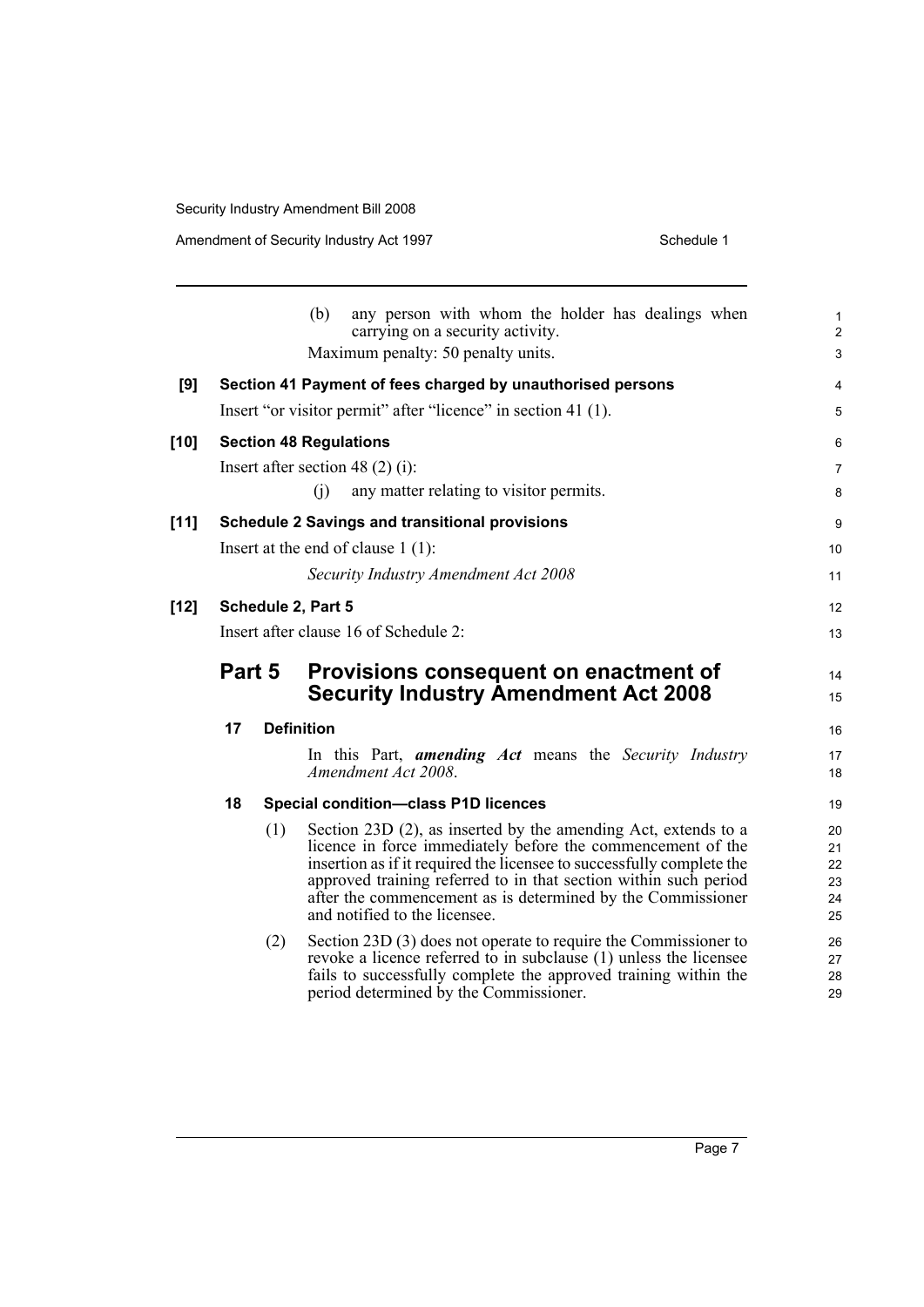Schedule 1 Amendment of Security Industry Act 1997

#### **19 Applications for licences**

Section 14 (6), as inserted by the amending Act, does not apply to or in respect of an application for a licence that was lodged but was not finally determined before the commencement of that subsection.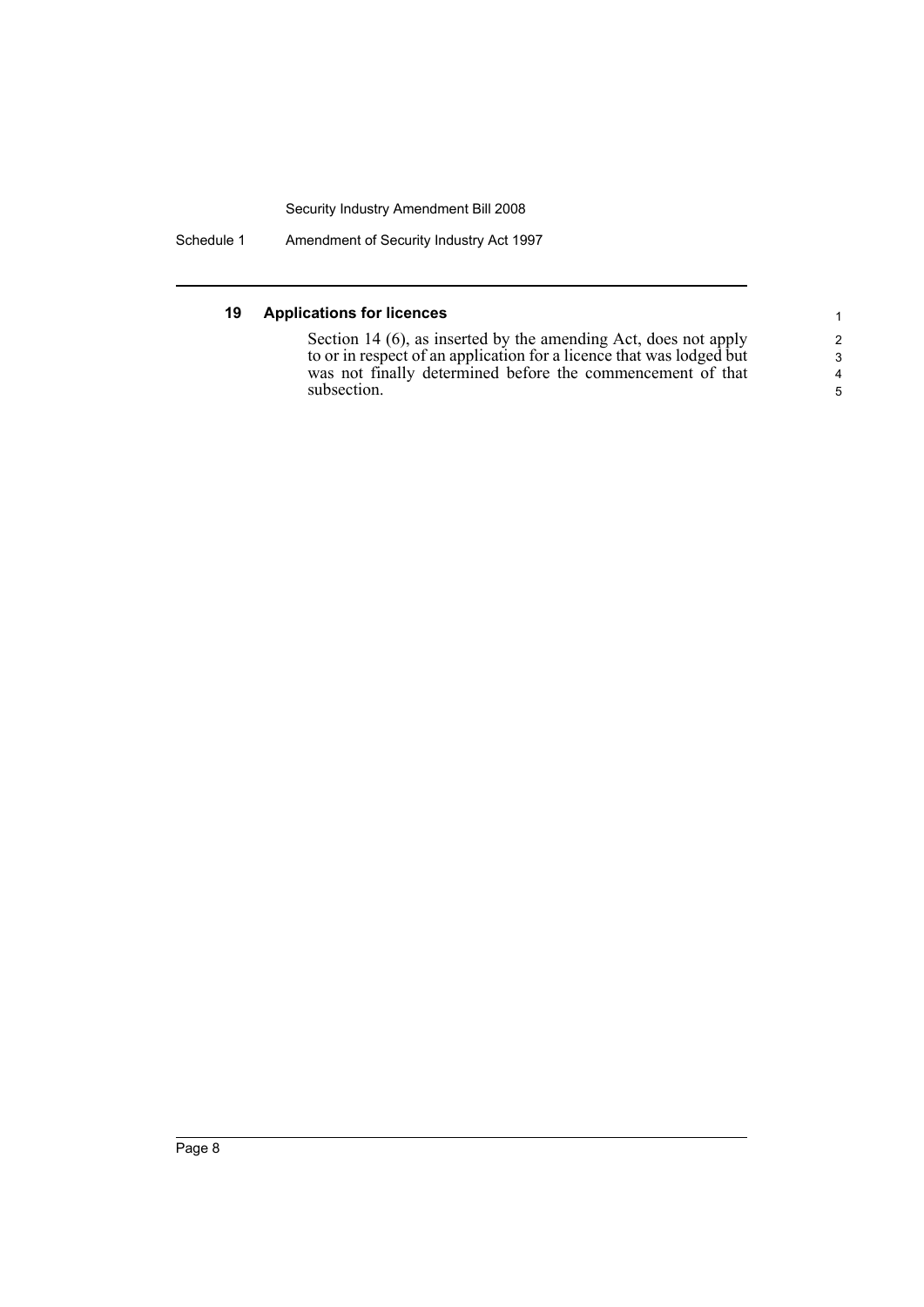Other amendments Schedule 2

<span id="page-14-0"></span>

|       | <b>Schedule 2</b>      | <b>Other amendments</b>                                                                                                                                                                                                                                                  | $\mathbf{1}$             |
|-------|------------------------|--------------------------------------------------------------------------------------------------------------------------------------------------------------------------------------------------------------------------------------------------------------------------|--------------------------|
|       |                        | (Section 4)                                                                                                                                                                                                                                                              | $\overline{2}$           |
| 2.1   |                        | Firearms Act 1996 No 46                                                                                                                                                                                                                                                  | 3                        |
| [1]   |                        | <b>Section 24 Revocation of licence</b>                                                                                                                                                                                                                                  | 4                        |
|       | section 24 $(1A)$ (b). | Insert "or a visitor permit authorising the licensee to carry out security<br>activities of a kind authorised by a P1F licence" after "class P1F licence" in                                                                                                             | 5<br>6<br>$\overline{7}$ |
| [2]   | Section 24 (1A) (b)    |                                                                                                                                                                                                                                                                          | 8                        |
|       |                        | Insert "or visitor permit" after "the P1F licence".                                                                                                                                                                                                                      | 9                        |
| $[3]$ | employers              | Section 42A Inspections of storage of firearms held by security guard                                                                                                                                                                                                    | 10 <sup>°</sup><br>11    |
|       |                        | Insert after section $42A(3)$ :                                                                                                                                                                                                                                          | 12                       |
|       | (4)                    | A reference in this section to a master licensee under the <i>Security</i><br><i>Industry Act 1997</i> includes a reference to the holder of a visitor<br>permit authorised under that Act to carry out security activities of<br>a kind authorised by a master licence. | 13<br>14<br>15<br>16     |
| 2.2   |                        | <b>Security Industry Regulation 2007</b>                                                                                                                                                                                                                                 | 17                       |
| [1]   |                        | Clause 18 Offences and civil penalties that disqualify applicants                                                                                                                                                                                                        | 18                       |
|       |                        | Omit "Poisons and Therapeutic Goods Regulation 2002, in respect of which<br>the maximum penalty imposed is imprisonment for 6 months or more, or a<br>penalty of \$2,200 or more, or both" from clause $18(1)(b)$ .                                                      | 19<br>20<br>21           |
|       |                        | Insert instead "Poisons and Therapeutic Goods Regulation 2008, in respect of<br>which the maximum penalty imposed is any term of imprisonment, or a<br>penalty of \$500 or more, or both".                                                                               | 22<br>23<br>24           |
| [2]   | Part 3A                |                                                                                                                                                                                                                                                                          | 25                       |
|       | Insert after Part 3:   |                                                                                                                                                                                                                                                                          | 26                       |
|       |                        | <b>Part 3A Visitor permits</b>                                                                                                                                                                                                                                           | 27                       |
|       | 38A                    | Fee to accompany permit application                                                                                                                                                                                                                                      | 28                       |
|       |                        | For the purposes of section 39D (2) of the Act, the prescribed fee<br>to accompany an application for a visitor permit is as follows:                                                                                                                                    | 29<br>30                 |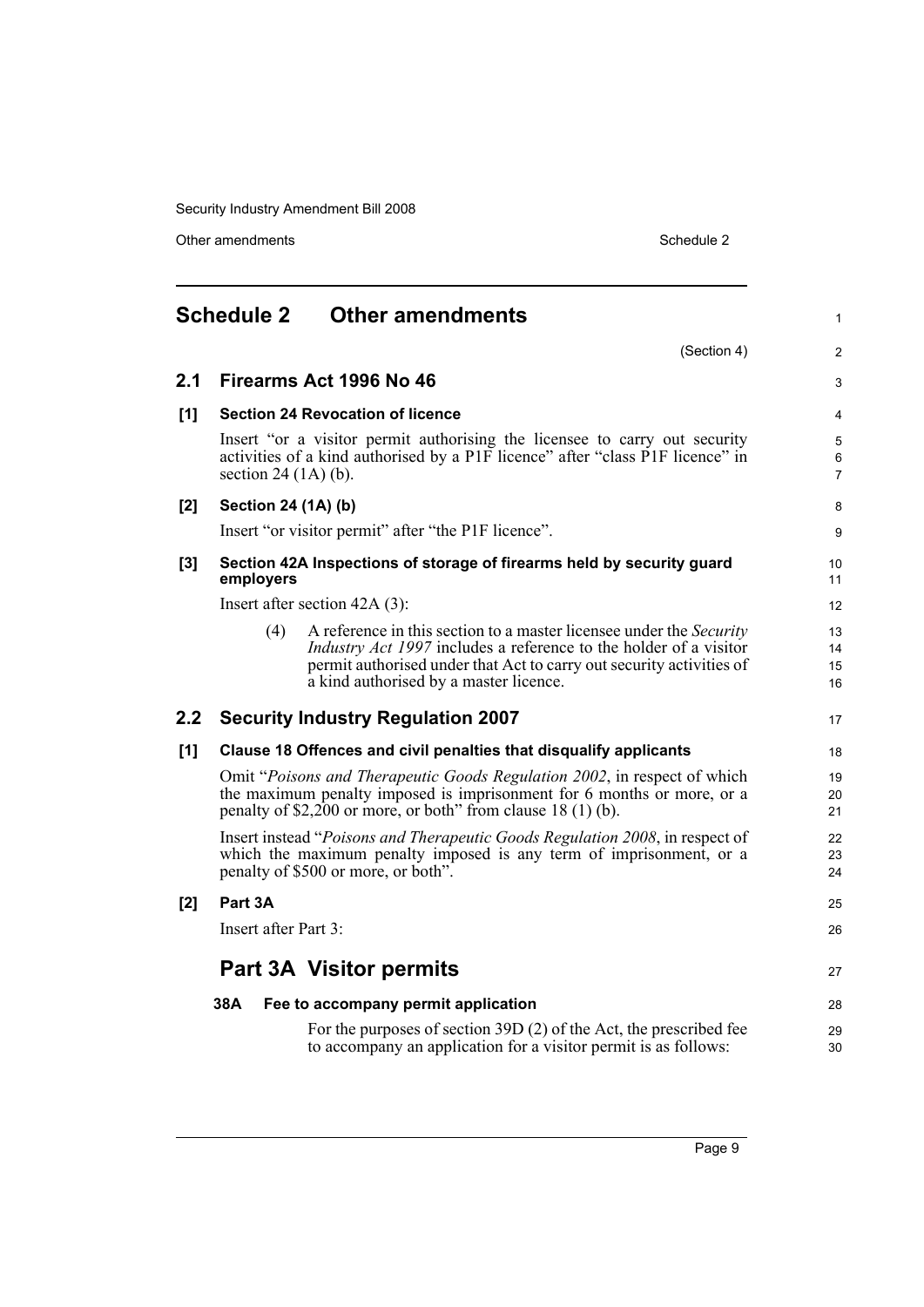Schedule 2 Other amendments

|     |     | (a) | if the applicant is an individual—\$40,                                                                                                                                                                                                 | 1                                 |
|-----|-----|-----|-----------------------------------------------------------------------------------------------------------------------------------------------------------------------------------------------------------------------------------------|-----------------------------------|
|     |     | (b) | if the applicant is a corporation—\$100.                                                                                                                                                                                                | 2                                 |
| 38B |     |     | Information and particulars to accompany permit application                                                                                                                                                                             | 3                                 |
|     | (1) |     | Visitor permit-individuals                                                                                                                                                                                                              | $\overline{4}$                    |
|     |     |     | For the purposes of section 39D $(2)$ of the Act, an application for<br>a visitor permit that is made by an individual must include the<br>following information:                                                                       | 5<br>6<br>$\overline{7}$          |
|     |     | (a) | the applicant's name and residential address,                                                                                                                                                                                           | 8                                 |
|     |     | (b) | the applicant's date of birth,                                                                                                                                                                                                          | 9                                 |
|     |     | (c) | particulars of the licence or other authority in the<br>applicant's State or Territory of residence authorising the<br>applicant to carry on the activity or activities of the kind<br>proposed to be authorised by the visitor permit. | 10<br>11<br>12 <sup>2</sup><br>13 |
|     | (2) |     | Visitor permit-corporations                                                                                                                                                                                                             | 14                                |
|     |     |     | For the purposes of section 39D $(2)$ of the Act, an application for<br>a visitor permit that is made by a corporation must include the<br>following information:                                                                       | 15<br>16<br>17                    |
|     |     | (a) | the name of the applicant,                                                                                                                                                                                                              | 18                                |
|     |     | (b) | applicant's Australian Business Number<br>the<br>and<br>Australian Company Number and each business name<br>(within the meaning of the <i>Business Names Act 2002</i> )<br>under which the applicant carries on business,               | 19<br>20<br>21<br>22              |
|     |     | (c) | the address of the applicant's registered office and, if that<br>address is not the address of its principal place of business,<br>the address of its principal place of business,                                                      | 23<br>24<br>25                    |
|     |     | (d) | the security activities in respect of which the applicant<br>proposes to carry on business under the visitor permit,                                                                                                                    | 26<br>27                          |
|     |     | (e) | particulars of the licence or other authority of the other<br>State or Territory authorising the corporation to carry on<br>the activity or activities of the kind proposed to be<br>authorised by the visitor permit.                  | 28<br>29<br>30<br>31              |
|     |     |     |                                                                                                                                                                                                                                         |                                   |